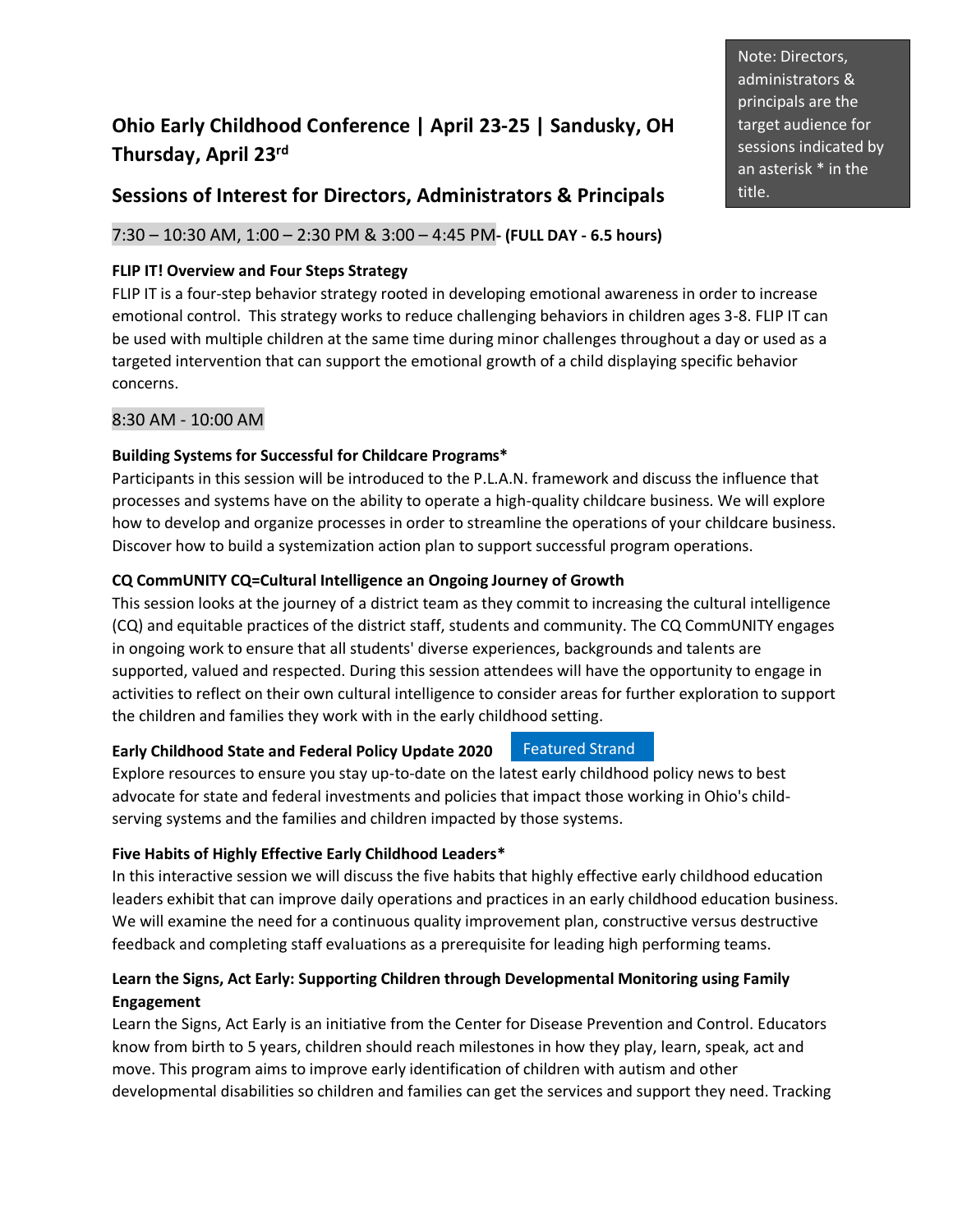a child's development and acting early if there is a concern are key to early identification. Participants will learn to use these resources in combination with family engagement to utilize developmental monitoring to celebrate milestones and help link children to the support they need.

# **Measuring Classroom Quality with OCOT: The Ohio Classroom Observation Tool\***

What does "quality" look like in the early childhood classroom? What criteria is used to determine developmentally appropriate environment and interactions? In this session, an overview of the Ohio Classroom Observation Tool (OCOT) used in the SUTQ rating process will be provided. A deeper look at the indicators of quality used in the tool and how they are assessed during the onsite visit will be reviewed and discussed. This session will be beneficial for all early childhood program staff regardless of participation in SUTQ.

# **NAEYC Accreditation and QRIS: Better Together\***

Featured Speaker

Should childcare quality be measured on a national level? Join the National Association for the Education of Young Children's Senior Director of Accreditation of Early Learning Programs as she answers this question and many more. Come prepared to learn about the numerous benefits of national accreditation and how it compliments Step Up to Quality.

# **New Opioid Crisis: How Did We Get Here?**

Participants in this session will examine the contributing factors to the current opiate epidemic. Not a day goes by in social media, television reporting or newsprint, which is not peppered by the impact of the opiate epidemic. Participants will be challenged to think about their systems of care and how to approach this issue from a transdisciplinary approach.

# 10:45 AM - 11:45 AM KEYNOTE

# **Power and Excellence through Resilience**

Deshauna has made it her life goal to encourage, inspire, and strengthen the people around her! She will inspire you never to lose sight of the impact you have on the children in your care. Discover the influence one teacher had on her ability to develop resiliency strategies, tenacity, and to never give up while reaching for her goals. You will leave empowered to focus on developing your resilience to achieve balance in your professional and personal life.

# 1:00 PM - 2:30 PM

# **Essential Elements for Designing an Inclusive Classroom**

Does your early childhood environment meet the needs of ALL children? Through engaging activities, discussion, and knowledge sharing, participants will explore the various components of a high-quality early learning environment, including characteristics of a high-quality inclusive environment, DAP, the importance of play, Universal Design, Universal Design for learning, and least restrictive environments. Additionally, participants will explore specific strategies and supports to enhance the classroom environment.

# **Exploring Gender and Gender Expression in Young Children (Part 1)**

Participants in this session will explore the definitions and concepts of gender, gender identification and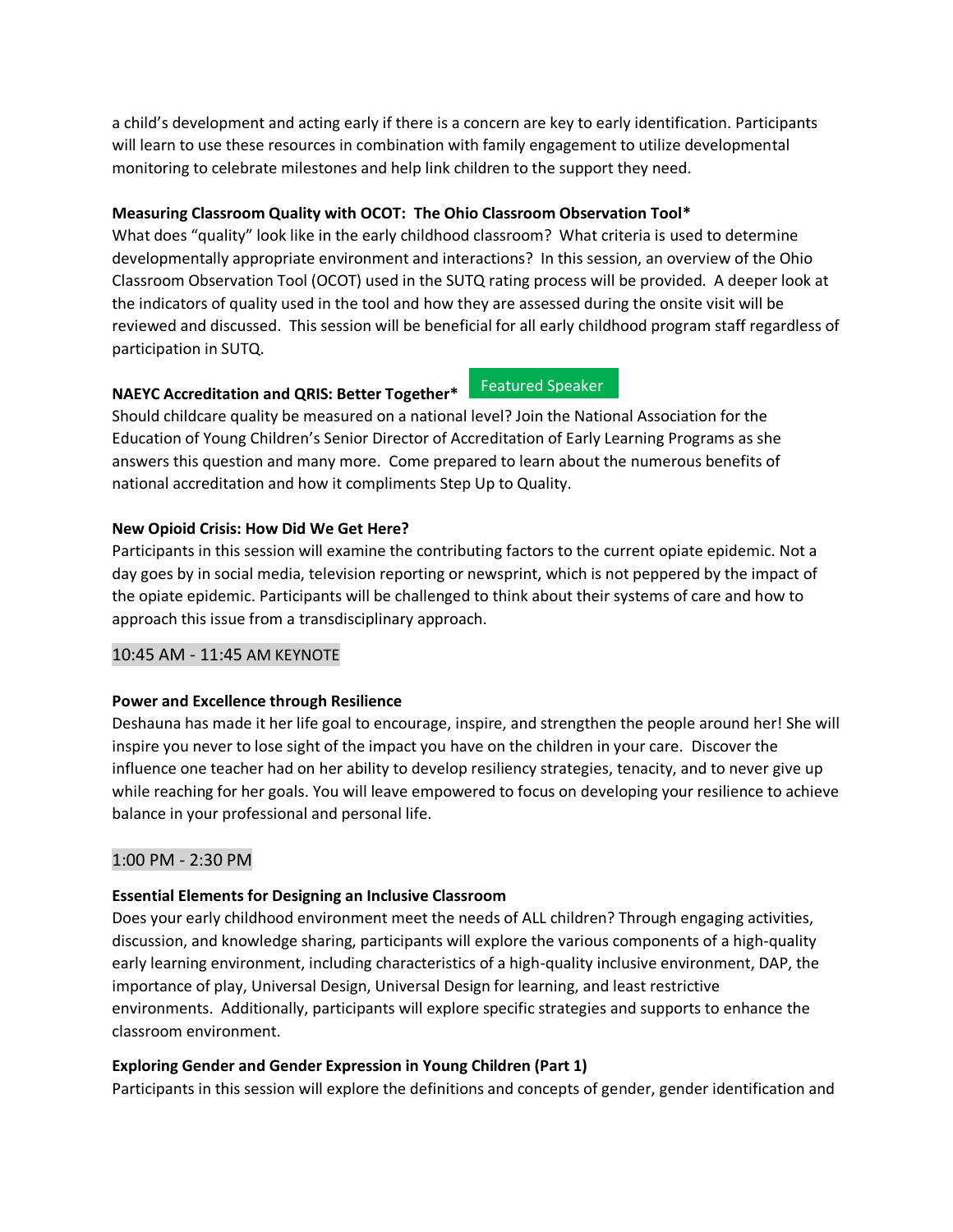gender development, while examining the child's perspective in the development of gender identity. The concept of gender identity and expression from the perspective of parents, who may be having difficulty with their child's gender choices will also be addressed. Take back strategies to support children in the classroom in the area of gender identity and development.

#### **"Let's Play Principal..." (Still Teaching in the 'Key of Life') \*** Featured Speaker

A total participation celebration of simple and effective ways to magically turn your program or school into a loving community of learning. Like a family! How do administrators shape the climate, mission, and spirit of a program? This session invites administrators of early childhood programs to share (through active experiences) ideas that turn policies into realities. How do you create life-affirming, loving, safe, and joyous environments for our children, staff, families, and communities? The responsibility for such a challenge is in your hands (and in your heart). Be ready to move and be moved!

# **Self-Care for Teachers: Techniques for Becoming the Best Version of Yourself**

The Devereux Center for Resilient Children studies resiliency and protective factors in both young children and adults. This training looks at protective factors for teachers to help prepare them for stressful situations and anything that comes their way. Setting the foundations for good self-care can prevent teachers from experiencing burnout. The work that teachers do is very important and life changing but without taking proper care of themselves it can be draining and lead to stress. To take good care of others one must first take care of themselves.

#### **The Elephant in the Room: Trauma in the Workplace\***

Whether from tragic life events, trying to survive on a next-to-nothing salary, or compassion fatigue many early childhood educators are silently suffering from trauma. It doesn't have to be this way! This session equips participants with the tools to identify trauma in adults and create "trauma-informed workplaces", resulting in lower staff turnover and greater job satisfaction.

#### **The State of Babies 2020 Yearbook: Where do Ohio Babies Stand?**

Where do babies across the nation and in Ohio stand? The new State of Babies Yearbook 2020, to be released in April by ZERO TO THREE, provides the answer. Expanded indicators of wellbeing and policy provide a richer picture, and new breakouts by subgroup allow an equity lens for how babies and families are faring. State and national profiles provide a starting point for advocates and policymakers. The state of babies is critical – it's when we lay the foundation for our future workforce.

#### **This Could Have Been an Email: How to Create A Staff Meeting Teachers Can't Wait to Attend**\*

When announcing another staff meeting, do you receive cheers of excitement or eye rolls? Learn tips to plan and organize your staff meeting so your adult learners are just as engaged as the children; through hands on activities that get them out of their seats and critically thinking! This session, for center directors and administrators, will require you to move around the room, actively participate, and even get a little silly. You will leave this session with fun new ways to engage your staff and meet learning standards.

# **Working Together for Benefit of our Children**

This session will provide participants an opportunity to analyze and better understand the value of cultivating empathy for families and children they serve. Techniques to improve communication with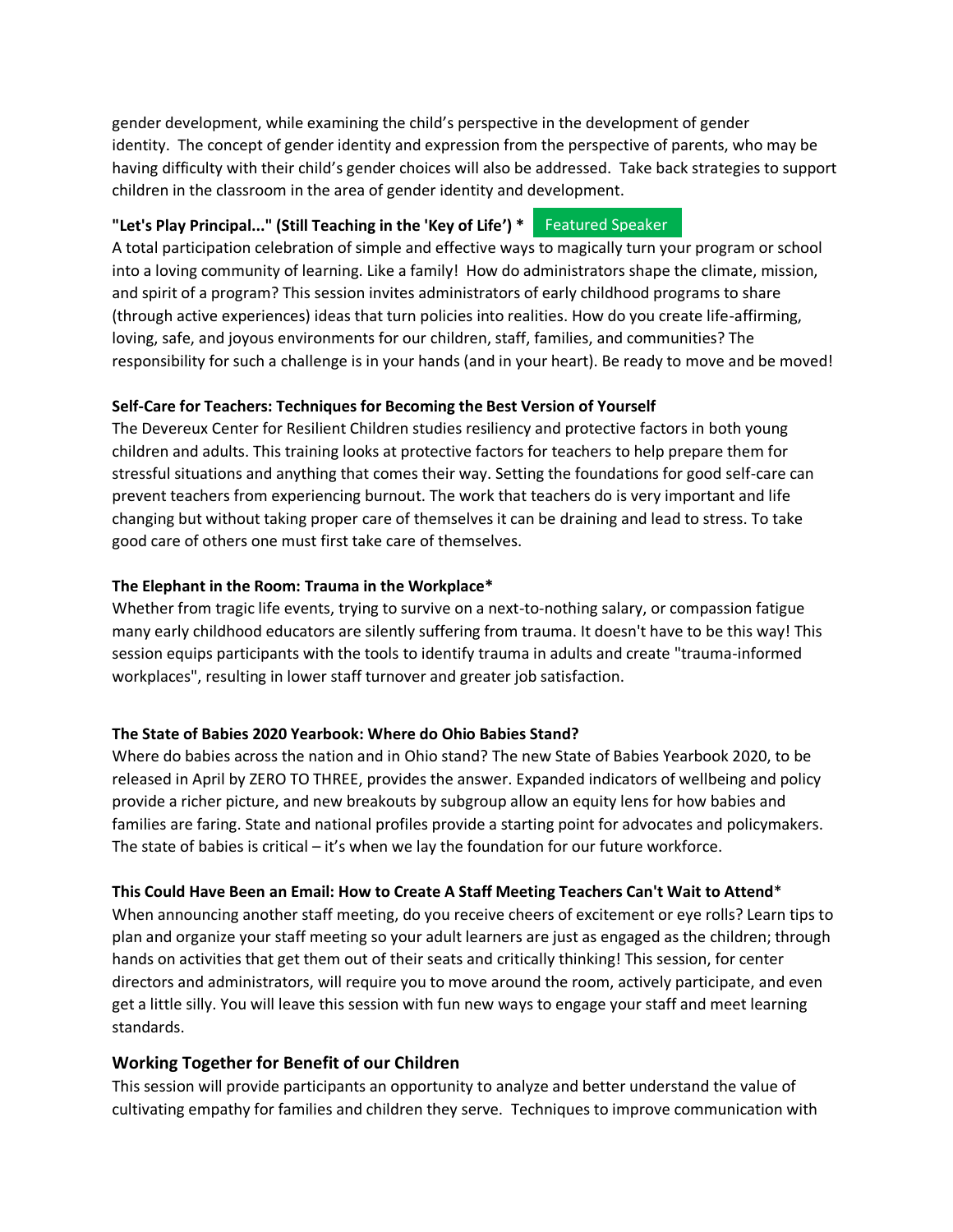families and promote healthy environments that support acceptance over tolerance will be discussed. Leave with an improved ability to understand and share the feelings of another.

#### 3:00 PM -4:30 PM

# **Creating A Climate of Composure: Using the Five Steps of Self-Regulations and the Safe Place (Conscious Discipline©)**

This session will help participants identify brain states, triggers and how to help children self-regulate using the five steps of self-regulation (I Feel, I Calm, I Choose, I Connect, I Solve) and the Safe Place. Leave with a plan to use these strategies in your classroom, with parents and coworkers.

#### **Exploring Gender and Gender Expression in Young Children (Part 2)**

# **Ohio Early Childhood Race & Rural Equity 2020** Featured Strand

Attendees will be given a briefing on the 2020 Ohio Early Childhood Race and Rural Equity follow-up report, "Drafting a New Blueprint for Success." This will include county-specific data on young children, new statewide data disaggregated by race and geography, and more. Participants will have the opportunity to share personal and community experiences reflected in the data and brainstorm program-level, community, and statewide solutions to address inequities for young children.

#### **Understanding Attachment and the Separation Process**

Through role-play and case discussion, participants will explore the crucial role that attachment has in the learning process and how children and parents respond to separation. In addition, participants will identify strategies that they can use to help parents and children remain emotionally connected, especially when preparing children for care in an out-of-home program.

#### **What are the Top 3 Reasons Early Childhood Teachers Leave the Profession in Ohio? \***

This is a face to face meeting designed from a qualitative research project to gain perspective on teacher turnover in early childhood educational settings. This training would benefit teachers, administrators, directors, and program coordinators. The atmosphere of this training will be a round table discussion with prompts from recent research completed in Ohio on teacher turnover in ECE classrooms and settings. Participants will be engaged with conversations, brainstorming and leave the training with a new vision for hiring novice teachers and developing individual training programs to meet all new teachers at their level of development and areas of opportunities.

# 3:00 PM -5:00 PM

# **Common Ground: A Bridges out of Poverty Workshop**

Bridges out of Poverty is a nationally recognized program with the goal of helping agencies fight the long-term effects of poverty in a meaningful way. By building relationships based on understanding the real experiences of people in poverty, agencies can begin to address barriers in a manner that improves outcomes and sustained self-sufficiency. In this workshop, participants will examine how to make connections and build relationships with the families they serve in order to provide the best early care and learning experience possible.